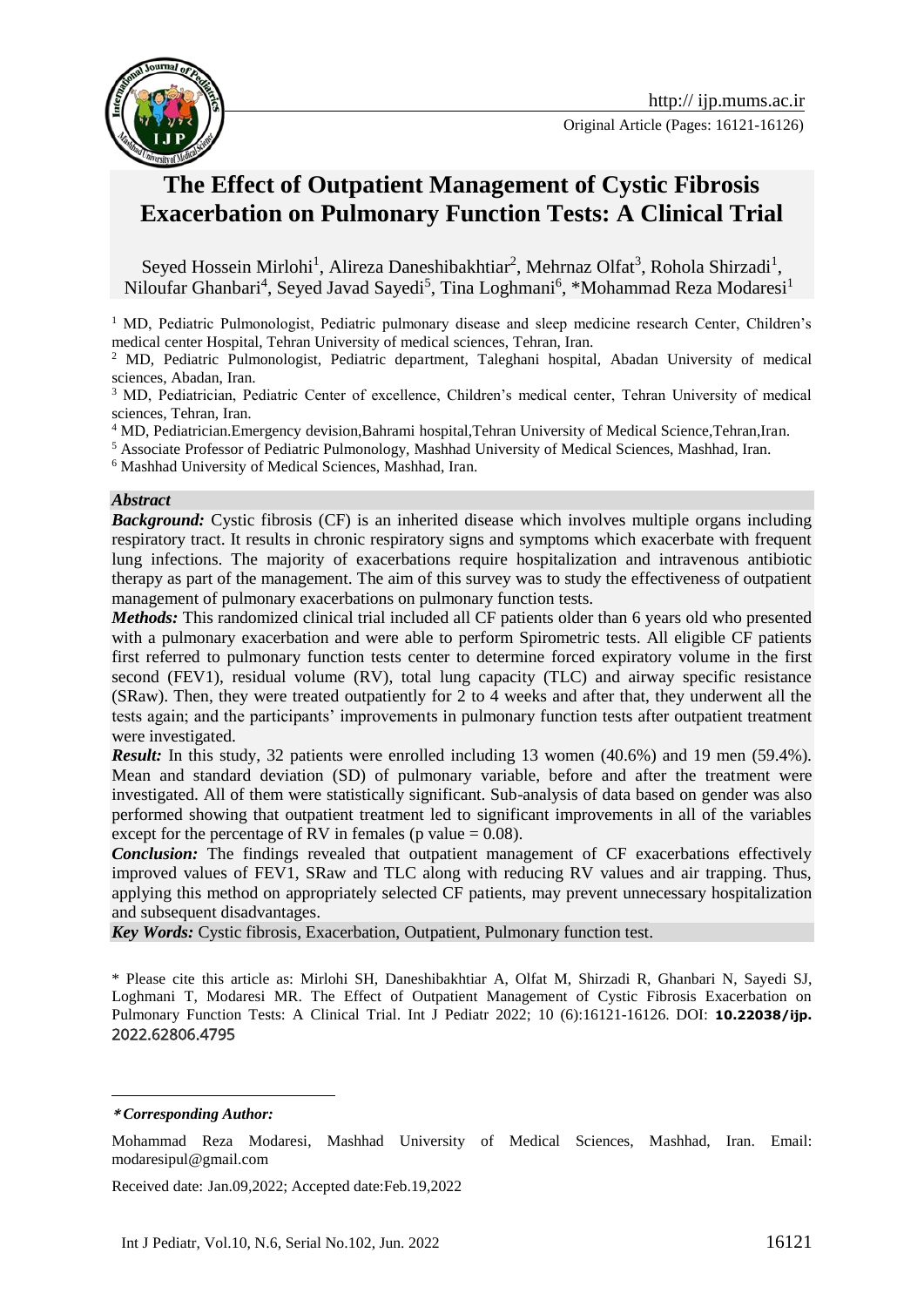### **1- INTRODUCTION**

Cystic fibrosis (CF) is an autosomal recessive inherited disease which involves multiple organs including respiratory tract, intestinal and biliary tracts, pancreas, GU tract, and sweet glands (1). CF is typically a pediatric disease. The age of onset of symptoms in most of the patients is the first five years of life (2, 3). The disease is a result of CFTR gene mutation which coded CFTR protein, the one that plays the role of a chloride channel and is expressed in large amounts in the mentioned organs (1, 4). The clinical significance of this mutation in the respiratory tract is increased viscosity and thick, sticky and mucosal secretions in airways (5), which explain in part the patient's complaint of coughing or wheezing, etc. This chronic course exacerbates with frequent lung infections over time which in turn results in progressive respiratory dysfunction, respiratory failure and ultimately death (1, 6). Indeed, Pulmonary Exacerbations (PEx) play an important role in long term morbidity and mortality (7).

To minimize these awful complications and improve the quality of life and survival of affected patients, continued clinical care along with accurate and adequate management of PEx is needed.

On the other hand, as other chronic diseases, the high costs of routine cares, medications and equipment highly charge CF patients over time; in addition, hospitalization in children results in school absence and psychological burden. We can conclude that despite intravenous antibiotic therapy in hospital settings, is the mainstay of treatment in PEx, outpatient management in some selected cases could be beneficial. In this study we evaluate the effectiveness of outpatient management of PEx by several measures, which lead to improved patient's life quality and decreased family expenses, compared to hospitalization.

### **2- METHODS**

This study was a pretest-posttest interventional clinical trial conducted at Children's Medical Centre hospital (CMC), the hub of excellence in pediatrics in Iran, located in Tehran, Iran.

All the eligible patients initially referred to the CMC pulmonary tests center to determine their lung volumes and capacities including forced expiratory volume in the first second (FEV1), residual volume (RV) and total lung capacity (TLC) by spirometry and body box (plethysmograph) machines and their airway specific resistance (SRaw) by impulse oscillometry (LOS).

After that, the patients were outpatiently treated, according to the accepted therapeutic protocol of CF foundation of CMC (**Table 1**), for 2 to 4 weeks based on the severity of their signs and symptoms.

After complement of the treatment course, the patients underwent all the previous tests again.

## **2-1. Inclusion and Exclusion Criteria**

Most of the patients referred to the center's CF foundation form April to December 2019, were enrolled in the study. Inclusion criteria were PEx phase in a proven CF patient older than 6 years old who was able to perform Spirometric tests. Exclusion criteria were any physical or mental disability that interferes with performing the tests, or any medical indication for intravenous (IV) treatment, including more severe attacks or ill condition of the child, etc.

### **2-2. Data analysis**

We used central mean and standard deviation to describe the quantitative variables and for qualitative variables we implemented the frequency and percentages. Normal distribution of data was confirmed using Kolmogorov-Smirnov test. To compare the mean of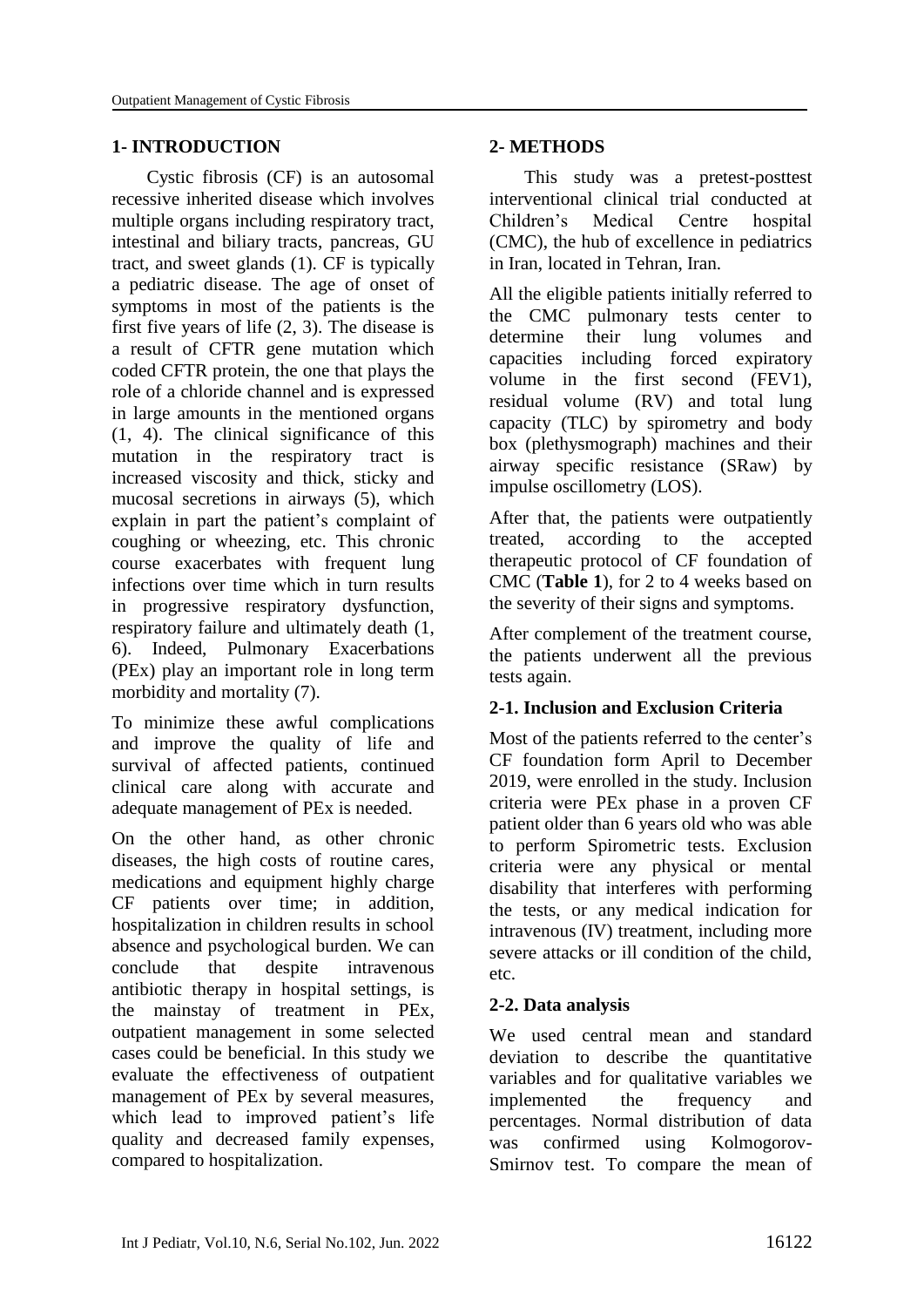before and after pairs, paired t-test was used. All the information obtained from this study was entered into SPSS version 23 software and analyzed at a significance level of 5% (P-value  $< 0.05$ ).

### **3- RESULTS**

The participants were selected from CF patients older than 6 years who were in exacerbation phase and were physically and mentally able to perform pulmonary tests. Outpatient treatment was performed with antibiotics based on physician assessment and supportive cares.

In this study, 32 patients were enrolled including 13 women (40.6%) and 19 men (59.4%). The mean age of the patients was  $12.6 \pm 2.9$ , the minimum age was 6 and the maximum age was 17 years. **Table 2** shows means and standard deviations (SD) of the pulmonary variables, before and after the treatment in all the patients (values and percentage of values). All of them were statistically significant. **Table 3** shows sub-analysis of data based on gender which shows that the treatment significantly affects all of the variables

(values and percentage) except for the percentage of RV in females (p-value  $=$ 0.08).

### **4- DISCUSSION**

In the current research, we studied four spirometeric parameters before and after the outpatient treatment in 32 CF patients with PEx: FEV1, SRaw, RV and TLC.

We found that before the initiation of oral treatment, mean ±SD of FEV1 regardless of gender, was  $64.16 \pm 29.84\%$ , which is lower than normal, while after the treatment it improved to  $69.58 \pm 32.03\%$ : showing a statically significant improvement. Sub-analysis of data in female and male gender separately, also showed similar results. Based on several studies, FEV1 is a particularly important parameter. In a large-scale study conducted in Canada in 2015, [Lukic a](https://www.ncbi.nlm.nih.gov/pubmed/?term=Lukic%20KZ%5BAuthor%5D&cauthor=true&cauthor_uid=26079395)nd [Coates](https://www.ncbi.nlm.nih.gov/pubmed/?term=Coates%20AL%5BAuthor%5D&cauthor=true&cauthor_uid=26079395) explained that FEV1 is a valuable marker in CF patients for detecting disability; however, in mild and early stages of the disease it is not so sensitive. They, thus, suggest FEV1 to FVC ratio  $(8)$ .

| Airway clearance therapy                                                 | Nebulized Hypertonic saline, nebulized Ventolin, chest<br>physiotherapy (at least 4 times a day) |  |  |
|--------------------------------------------------------------------------|--------------------------------------------------------------------------------------------------|--|--|
| Antibiotic therapy based on<br>sputum culture results and<br>antibiogram | Oral/I.V antibiotic therapy against existing micro-<br>organisms found on sputum culture         |  |  |
| Treatment of dehydrations                                                | Dehydration treatment and electrolyte corrections by<br>taking oral liquids                      |  |  |

| Pulmonary<br>variables | Percentage of values |                    |         | Values          |                 |         |
|------------------------|----------------------|--------------------|---------|-----------------|-----------------|---------|
|                        | Before               | After              |         | Before          | After           | p-value |
|                        | $Mean \pm SD$        | $Mean \pm SD$      | p-value | $Mean \pm SD$   | $Mean \pm SD$   |         |
| <b>SRaw</b>            | 139.84±21.34         | $127.98 \pm 18.45$ | 0.00    | $6.4 \pm 1.38$  | $5.9 \pm 1.32$  | 0.00    |
| FEV1                   | $64.16 \pm 29.84$    | $69.58 \pm 32.03$  | 0.00    | $1.66 \pm 0.94$ | $2.66\pm4.92$   | 0.02    |
| <b>RV</b>              | $224.87 \pm 87.42$   | $219.49 \pm 74.28$ | 0.00    | $2.03 \pm 0.85$ | $1.8 \pm 0.79$  | 0.00    |
| <b>TLC</b>             | $99.92 \pm 12.92$    | $108.63 \pm 16.32$ | 0.00    | $3.47 \pm 1.04$ | $3.83 \pm 1.15$ | 0.00    |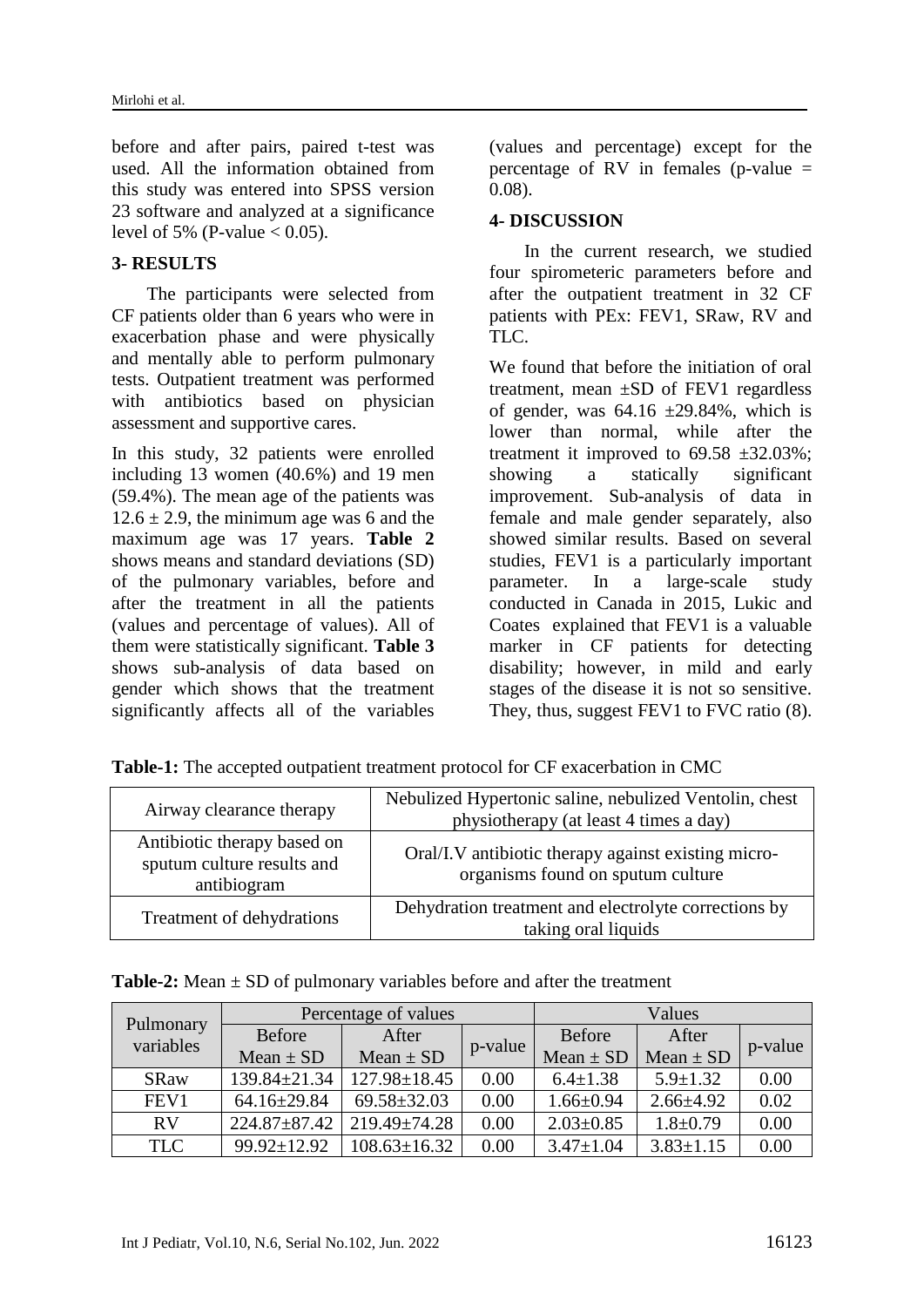| Variable                |        | Pulmonary variables  |                    |                   |                     |                    |  |
|-------------------------|--------|----------------------|--------------------|-------------------|---------------------|--------------------|--|
|                         |        | <b>SRaw</b>          | FEV <sub>1</sub>   | <b>RV</b>         | <b>TLC</b>          |                    |  |
| Percentage of<br>values | Male   | Before Mean $\pm$ SD | $141.84 \pm 21.93$ | $68.30 \pm 30.32$ | $215.77 \pm 71.80$  | $96.89 \pm 13.37$  |  |
|                         |        | After Mean $\pm$ SD  | $131.20 \pm 18.50$ | 74.46±34.59       | $203.83 + 71.80$    | $106.19 \pm 17.39$ |  |
|                         |        | P value              | 0.00 <sub>1</sub>  | 0.00              | 0.04                | 0.00               |  |
|                         | Female | Before Mean $\pm$ SD | $136.91 \pm 20.96$ | 58.08±29.22       | $238.18 \pm 108.18$ | $104.34 \pm 9.30$  |  |
|                         |        | Before Mean $\pm$ SD | $123.28 \pm 18.04$ | $62.44 + 27.62$   | $242.39 + 74.60$    | $112.20 \pm 14.55$ |  |
|                         |        | P value              | 0.00               | 0.00              | 0.08                | 0.02               |  |
| Values                  | Male   | Before Mean $\pm$ SD | $6.27 \pm 1.53$    | $1.82 \pm 1.07$   | $1.84 \pm 0.62$     | $3.43 \pm 1.09$    |  |
|                         |        | After Mean $\pm$ SD  | $5.79 \pm 1.44$    | $2 + 1.20$        | $1.6 \pm 0.62$      | $3.76 \pm 1.14$    |  |
|                         |        | P value              | 0.00               | 0.00              | 0.00                | 0.00               |  |
|                         | Female | Before Mean $\pm$ SD | $6.66 \pm 1.14$    | $1.41 \pm 0.68$   | $2.31 \pm 1.07$     | $3.52 \pm 1.02$    |  |
|                         |        | After Mean $\pm$ SD  | $6.19 \pm 1.14$    | $3.66 \pm 7.66$   | $2.09 \pm 0.94$     | $3.93 \pm 1.21$    |  |
|                         |        | P value              | 0.00               | 0.02              | 0.00                | 0.00               |  |

**Table-3:** Mean  $\pm$  SD of pulmonary variables before and after the treatment based on gender

Later in 2017 van Horck et al., in a multicenter study, asked 49 CF children to fulfill a respiratory symptom questionnaire along with home monitoring of FEV1 three times a week. The found that FEV1% pred (percentage of predicted) at the beginning of PEx was significantly lower in the intervention group as compared to the non-exacerbation groups. They concluded that a combination of these two measures is a sensitive and specific predictor of early stages of PEx in CF children (9).

In the current study, FEV1 values significantly improved after the oral antibiotic therapy, which emphasize the role of FEV1 in the follow-up treatment.

As showed in **Table 2**, mean  $\pm$  SD of SRaw was initially  $139.84 \pm 21.34\%$  and after the treatment, they significantly improved to 127.98±18.45% (P-value: 0.00). Investigating this parameter, separately, in female and male genders led to the same results. Nielsen et al., in 2004, in a 4 years prospective study evaluated SRaw by several methods in CF patients. They concluded that the mean SRaw and FEV1 are always lower than normal ranges in CF patients and so they are advantageous (10). In 2012, Topalovic et al. studied 976 subjects in Belgium. They

found that Airway resistance and specific airway conductance  $(sG_{AW})$  measured by plethysmography are helpful factors in the diagnosis and differentiation of obstructive airway diseases, including CF (11). Our findings support the mentioned investigations, while further showing that outpatient antibiotic therapy can significantly improve this marker.

Another important finding of the present study was that the mean  $\pm$  SD of RV in the studied patients, before the treatment was  $224.87\pm87.42$  % and after treatment was 219.49±74.28%. It means that our treatment significantly reduced RV (p value: 0.00). Analysis of data in male patients showed the same results. In females the mean  $\pm$  SD of RV before and after treatment were 238.18±108.18 % and  $242.39\pm74.60\%$ , respectively; however, this result was not statically significant (p value: 0.08).

We also found that the outpatient treatment could increase TLC values significantly. The mean  $\pm$ SD of TLC in all the patients prior to treatment was  $99.92 \pm 12.92\%$ which increased to  $108.63+16.32$  %, after that (p value: 0.00).

Pittman et al. in 2012 reported that following antibiotic therapy, pulmonary function test results undergo significant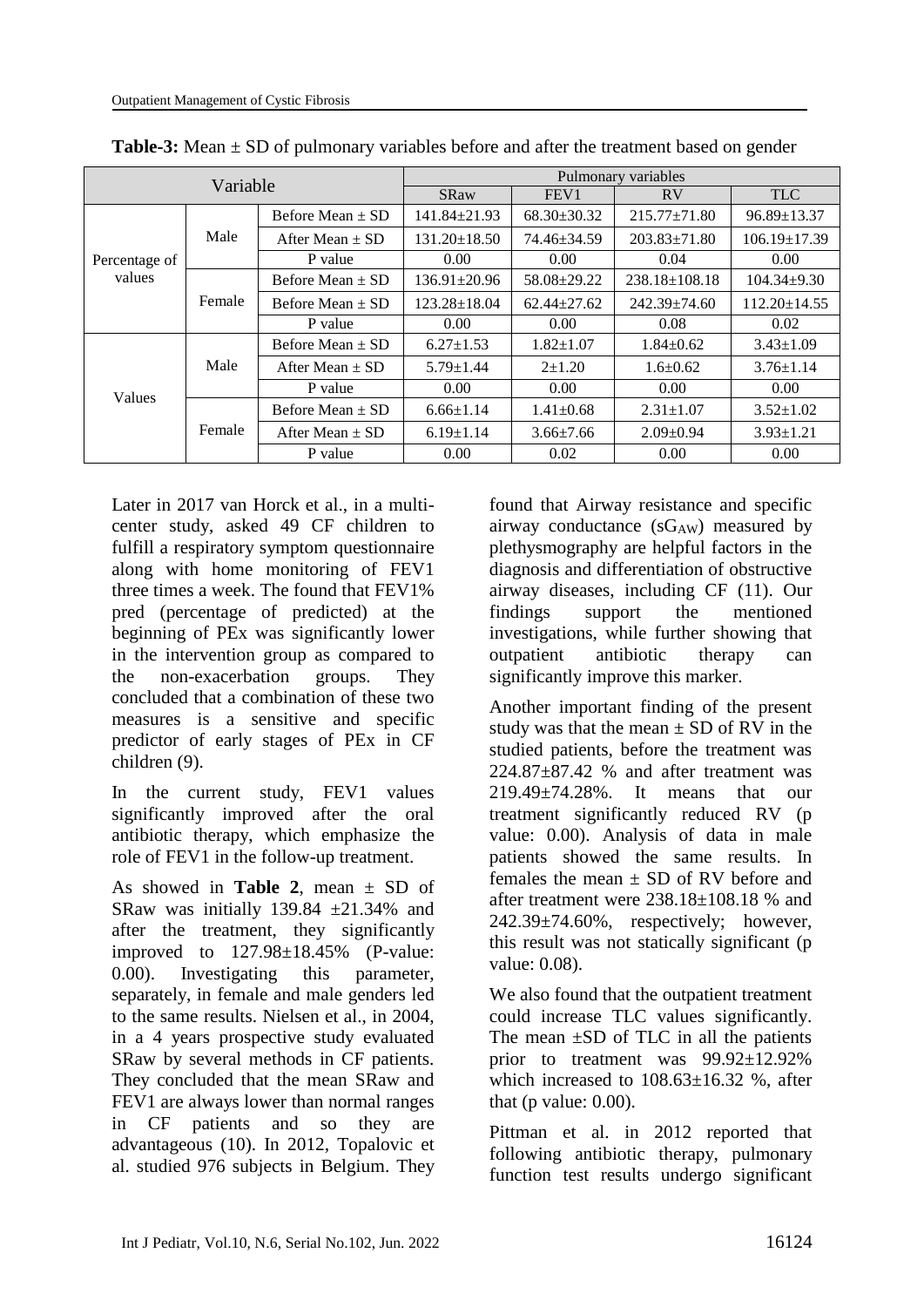changes in *infants* with CF exacerbation. They studied FVC, FEV (0.5), FEF(25- 75), FRCpleth (Plethysmographic measurements of functional residual capacity), RV and RV/TLC parameters. They found that before antibiotic administration, infants had some significant degrees of obstructive disease and air trapping and after the treatment, all of the mentioned parameters improved significantly (12). Nicholson et al., in 2017, indicated that treatment of patients in acute exacerbation phase would significantly improve hyperinflation (RV/TLC), as well as the dyspnoea score (13). In other studies the association between hyperinflation and exercise capacity limitation have been described (14 and 15). Our findings are consistent with the above studies, as we demonstrated that RV and TLC of our patients significantly improved after the treatment. In addition, we had the advantage of treating *all* of our patients with oral antibiotics in an outpatient setting. Briggs et al., in 2012, showed that most of the orally treated patients in mild exacerbations did not need any IV course; and oral antibiotic therapy was effective (16).

### **5- CONCLUSION**

In the current study, we showed that oral antibiotic therapy based on physician assessment and supportive cares in CF exacerbation could effectively improve values of FEV1, SRaw and TLC along with reducing RV values and air trapping. So, we highly recommend to the expert pediatricians dealing with these children, to keep the possibility of outpatient management, in their minds. In this way, the patients will be properly managed, while they get rid of disadvantages of hospitalization.

### **6- ETHICAL CONSIDERATIONS**

This study was approved by the Research deputy and Ethics committee of the Tehran University of Medical Science. The ethics approval code is IR.TUMS.MEDICINE.REC.1396.4323.

We also registered our manuscript in Iranian Registry of Clinical Trials. Trial registration number is IRCT20191112045413N2. We obtained a written informed consent signed by parents of all of our patients at the beginning of admission to the hospital.

### **7- Conflict of interest**

None.

### **8- REFERENCES**

1. Kliegman. Nelson textbook of pediatrics. 18th ed. Philadelphia: Saunders; 2007.

2. Hassanzad M, Ansari M, Valinejadi A, Sayedi SJ, Velayati AA. Cystic fibrosis patient's evaluation in the last decades in a referral center, Tehran-Iran. International Journal of Pediatrics. 2019; 7(8):9997- 10007.

3. Brunson JM, Bridges D, Anderson R, Graves N, Schwann C. Cystic fibrosis diagnosed at age 45 based on symptoms of acute pancreatitis. InBaylor University Medical Center Proceedings 2009 Jan 1 (Vol. 22, No. 1, pp. 13-15). Taylor & Francis.

4. Mehta A. CFTR: more than just a chloride channel. Pediatr Pulmonol 2005; 39(4): 292-8.

5. Sharma GD. Cystic Fibrosis (Online). 2012. (cited 2012 Apr 3); Available from: URL:

http://emedicine.medscape.com/article/100 1602-overview.

6. Denis MS, Ramotar K, Vandemheen K, Tullis E, Ferris W, Chan F, Lee C, Slinger R, Aaron SD. Infection with Burkholderia cepacia complex bacteria and pulmonary exacerbations of cystic fibrosis. Chest 2007; 131(4): 1188-1196.